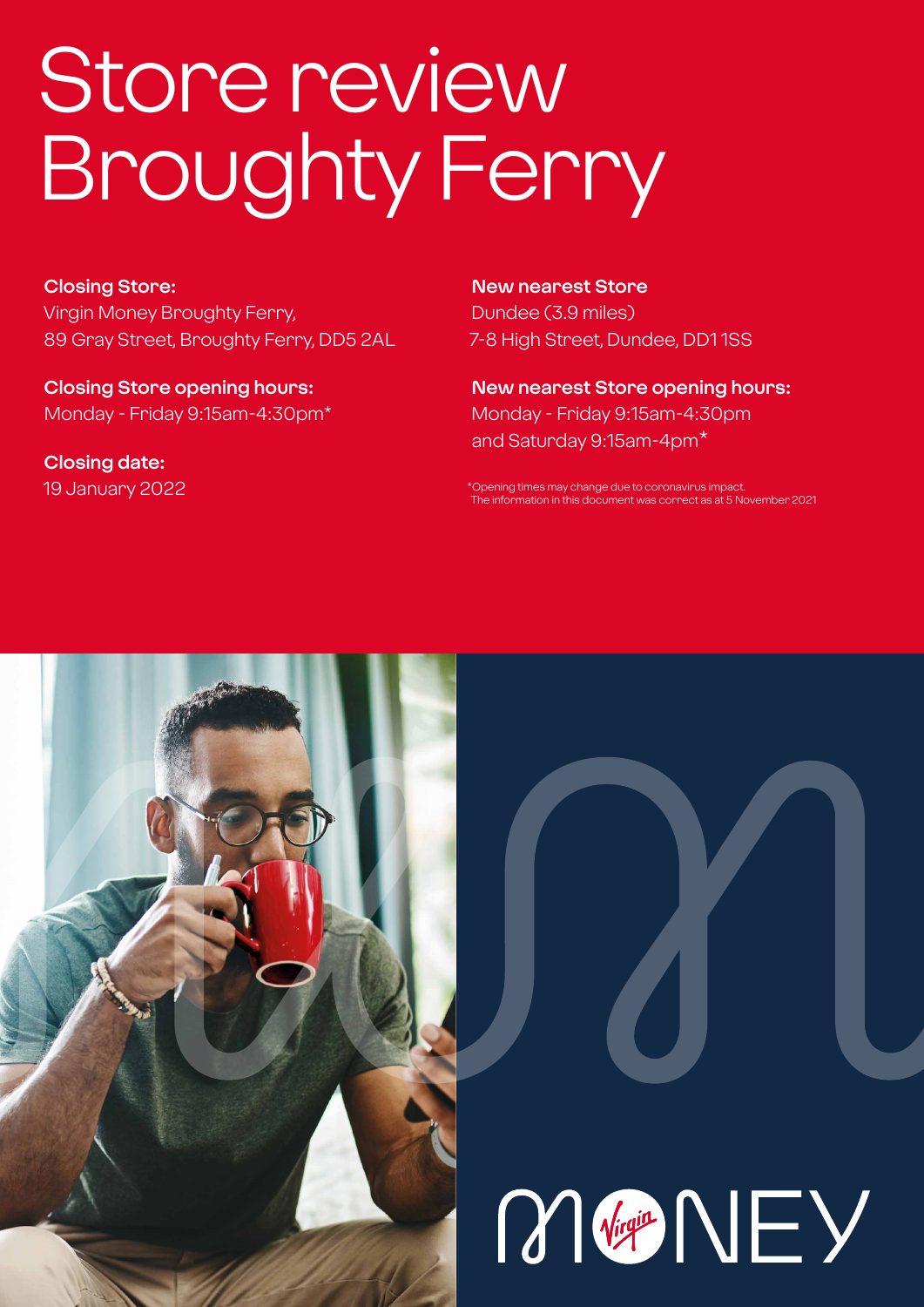# Summary of discussions

This Store review shares the outcome of discussions following the closure announcement for Broughty Ferry Store. It also contains our contact information if you have any questions or need help before or after the Store closes.

Since the closure announcement, we've been speaking to customers and local stakeholders to find out how we can limit the effects of this closure as much as possible. This has included reaching out to vulnerable and potentially vulnerable customers to offer additional support.

### Why we're closing your Store

More and more customers are taking advantage of our digital services and only visiting Stores when they want to discuss a significant life event. Between April 2019 and July 2021 we've seen digital registrations increase from 48.7% to 57.6% across our personal customers, and daily internet banking and mobile app logins are up 66%.

It's important to balance investment in digital services with making sure our Store network continues to meet the needs of our customers. This means that we've made the difficult decision to close a number of Stores.

This decision has been reached after considerable thought and analysis which includes input from local management.

Our Stores will continue to be a really important part of what we do and we've recently refreshed and revitalised them now that we're one Virgin Money brand.

### Just so you know

When we announced the Broughty Ferry Store was closing, we published an impact assessment. This provided more information on why we made the decision and ways in which customers could continue to make the most of our banking services. Head to **virginmoney.com/store-closures** or ask in Store to find out more.

# Feedback from customers and local stakeholders

### Customer feedback

Some customers have raised concerns over the closure of the Store and we have received a total of 0.15% complaints on the closure per customers mailed. We've been speaking to them about their personal circumstances and providing information on ways to continue to bank with us. We're confident that the transfer of accounts to the new Store will be smooth and there are alternative ways to bank with us locally or by using our digital services. These include:

- > Should a customer wish to use a Store for general advice or to discuss a product, Dundee Store is 3.9 miles away and there are a further 3 Stores within 28 miles.
- > There are other ATMs in the area that are free to use.
- > Our mobile, internet and telephone banking facilities allow customers to do most day-to-day tasks, like balance checks, viewing transactions, transferring money between accounts, paying bills and cancelling / amending regular payments. Customers can even pay in a cheque on the go.
- > Customers are also able to use our mobile app to make external payments in a number of different ways and we're continuing to make our digital banking services bigger and better.
- > The local full service Post Office is located nearby on 128 Gray Street and provides personal and business customers with an alternative way to do their day-to-day banking transactions, such as cash withdrawals and paying in cash and cheques. Head to **www.postoffice.co.uk/branch-finder** to find other Post Office locations.
- > Customers can get all the information about our products and services, or raise any concerns by calling us on **0800 121 7365**. Our opening times are 7am to 9pm Monday to Saturday and 10am to 5pm on Sundays.

### Stakeholder & community feedback

Maurice Golden MSP, has gone to the press and Twitter with concerns on the impact of the closure on staff and the community. He has contacted the Bank directly suggesting that our figures for making the decision are unfair as the pandemic will have skewed them. The Bank has responded to a request for further information and Mr Golden has offered his thanks.

Tess White MSP has contacted the Bank requesting information on staff impact as a result of closure and has asked if we will be going through a consultation process for the closure. We have responded with this information.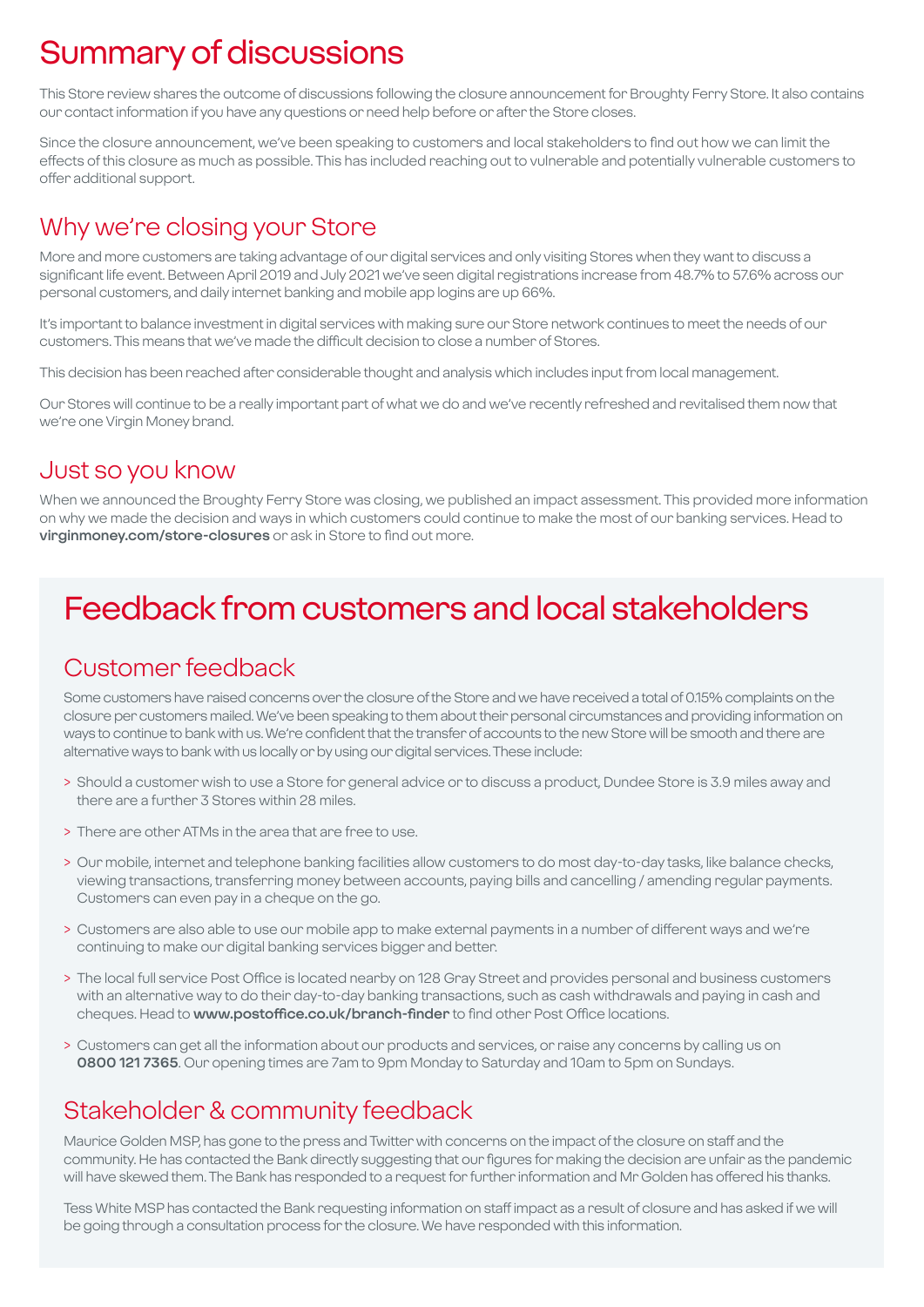### Stakeholder & community feedback continued

Cllr Kevin Cordell contacted the Bank asking us to reconsider the closure or extend the length of time before closure. We have responded with this information.

Cllr Duncan has complained that there was not enough engagement with the local community over the decision. He requested a meeting to discuss this. The meeting with Cllr Duncan took place on 10 November. He asked questions about Virgin Money contact centre services and opening hours – we confirmed that we would email Cllr Duncan the details. He also asked about digital and telephone banking training for customers – we confirmed that this will be provided in Store.

Cllr Derek Scott has raised his disappointment at the closure and has asked if the closure will be reviewed. He has also asked about future occupiers of the building.

Our Store Manager has visited the local Post Office branch and met with the Post Office Branch Manager. Current opening hours and services available were discussed, including the change giving service. Good relationship built to work together over the coming weeks to support our customers that choose to use the Post Office. Customers that have already used the Post Office are feeling reassured about their ability to continue to bank locally.

Our Store Manager has also contacted Broughty Ferry Traders and we hope to hold a meeting soon.

### Engagement with customers and local stakeholders

| <b>Stakeholders</b>        | <b>Engagement activities</b>      | <b>Additional notes</b>                                                                                                                                                                                                                                                                                                                                                                                                                                                                                                                                                                                                                                             |
|----------------------------|-----------------------------------|---------------------------------------------------------------------------------------------------------------------------------------------------------------------------------------------------------------------------------------------------------------------------------------------------------------------------------------------------------------------------------------------------------------------------------------------------------------------------------------------------------------------------------------------------------------------------------------------------------------------------------------------------------------------|
| <b>Customers</b>           | Store posters and leaflets        | Live from 29 September 2021.                                                                                                                                                                                                                                                                                                                                                                                                                                                                                                                                                                                                                                        |
|                            | Closure details on our<br>website | Available at virginmoney.com/store-closures                                                                                                                                                                                                                                                                                                                                                                                                                                                                                                                                                                                                                         |
|                            | External media                    | Announcement issued to national and local media outlets.                                                                                                                                                                                                                                                                                                                                                                                                                                                                                                                                                                                                            |
|                            | <b>Direct mailing</b>             | A letter, 24-hour banking leaflet and Post Office services leaflet sent on 29<br>September 2021. This was issued to all Store customers and customers<br>regularly using the Store.<br>The mailing included info on the Store closure and how to access all the<br>other ways to bank. This provided customers with a minimum 12 weeks'<br>notice in line with the UK Finance Access to Banking Standard and Financial<br>Conduct Authority (FCA) Guidance.                                                                                                                                                                                                         |
|                            | Customer contact                  | We're contacting known vulnerable and potentially vulnerable customers,<br>to see what we can do to support their banking needs after the closure.<br>We'll talk to them about their personal circumstances and ways we can<br>help. This may include arranging a meeting with the nearest Store Manager<br>or walking the route to the nearest Post Office with them.<br>All customers can attend digital banking sessions either in Store, at a local<br>library or carried out remotely when requested. The Store digital banking<br>sessions are scheduled for 12 and 19 November 2021.<br>Corporate Structured Finance and Commercial and Private Relationship |
|                            |                                   | Managers will talk to their customers about the closure and make sure they<br>have support in place to meet their banking requirements (e.g. we may be<br>able to set up a cash delivery service for some of our Business customers).                                                                                                                                                                                                                                                                                                                                                                                                                               |
| Customer<br>support groups | Email                             | Email sent to local Citizens Advice Bureau on 30 September 2021.<br>Email sent to local Chamber of Commerce on 30 September 2021.<br>Email sent to Age Scotland local group, RNIB and FSB regional team on 30<br>September 2021.                                                                                                                                                                                                                                                                                                                                                                                                                                    |
| <b>Politicians</b>         | Email / letter                    | Email issued to local MP and MSP on 29 September 2021 and local<br>Councillors on 30 September 2021.                                                                                                                                                                                                                                                                                                                                                                                                                                                                                                                                                                |
| Post Office                | <b>Meetings</b>                   | Following discussions of the closure with the Post Office, they're contacting<br>the nearest three Post Office branches to each closing Store. This is to<br>make sure they're aware of the closure and supplied with extra pay-in<br>envelopes.                                                                                                                                                                                                                                                                                                                                                                                                                    |